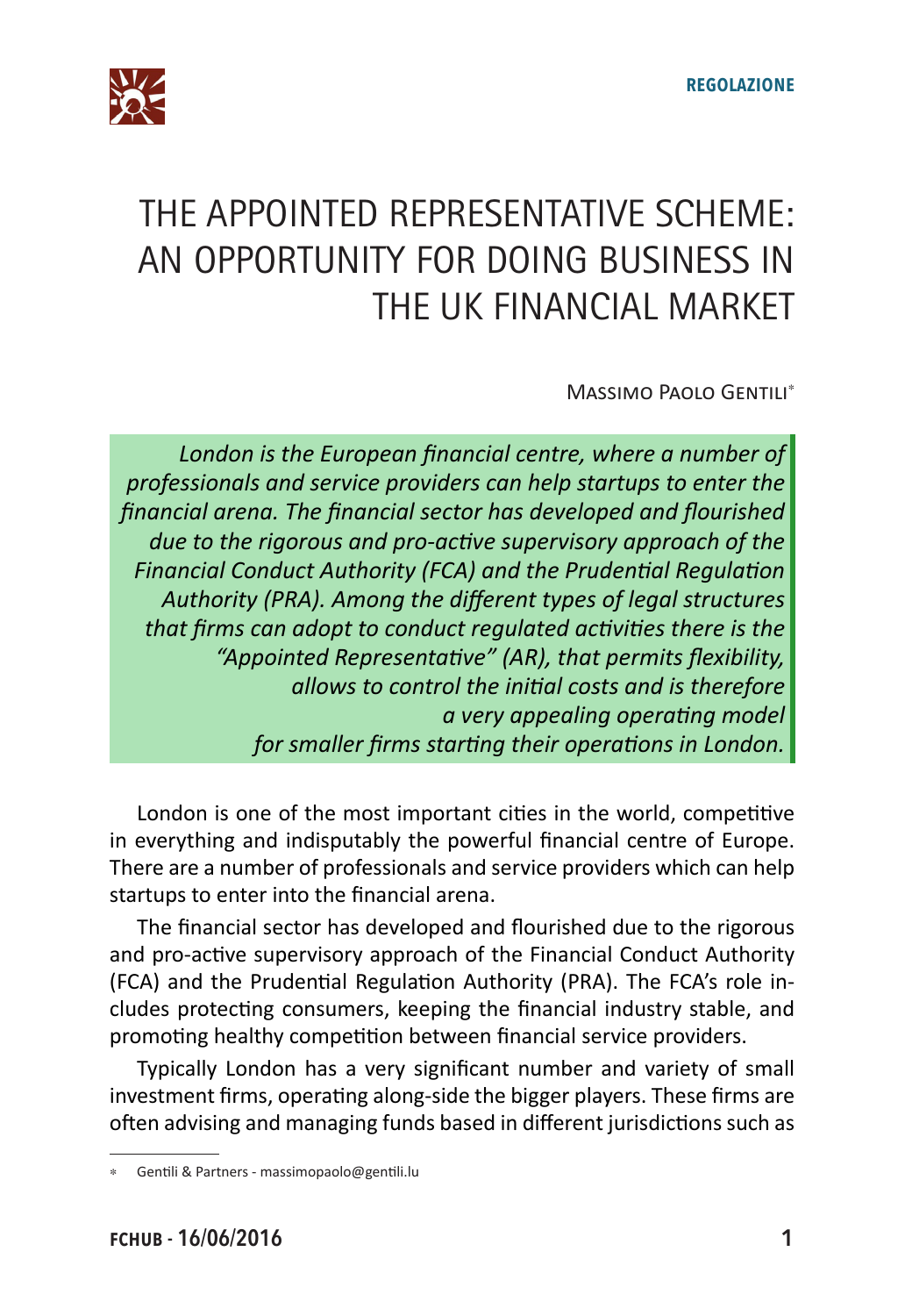

the Cayman Islands, British Virgin Islands, Malta, Ireland or Luxembourg. The standard operating methodology is for these firms to manage and advise on the fund's investment allocation, whilst the fund's assets are held segregated by independent custodian banks. Generally, they outsource as much as possible of their non-core activities even if they are obliged to keep internally the main regulatory functions, such as Compliance (CF10) and Anti Money Laundering (CF11).

London is very familiar with seeing a variety of different types of legal structure for conducting regulated activities. One type of legal status is the "Appointed Representative" (AR); this status permits flexibility, allows for control over initial costs and is therefore a very appealing operating model for smaller firms starting their operations in London.

## What is an AR?

Let's understand the AR status and process for then exploring the potential of this position in combination with the development of the concept of the "platform".

An AR is a firm or person who conducts regulated activities and acts as an agent for a firm that the FCA directly authorises (the AR's principal). There must be a written contract between the Principal and the AR documenting the arrangement. The Principal takes full responsibility for ensuring that the AR complies with FCA rules.

Principals can attract new customers and assists with the AR's understanding of regulatory processes. The ARs can use the Principals to leverage their new business, allowing them to use their professional skills and experience in order to start their own business.

With a positive approach we can say that especially in a challenging environment where UK regulations are becoming increasingly tough, having an equipped and professional platform able to assist the new teams in approaching the business independently can only be an opportunity for all. This is a win-win solution for the FCA, for entrepreneurs, for investors and for the prosperity of the UK economy.

In accordance with Section 39 of the Financial Services & Markets Act 2000 (FSMA), an AR is a person who:

- (a) is a party to a contract with an authorised person (his Principal) which:
	- (i) permits or requires him to carry on business of a description prescribed in the AR regulations (the Regulations); and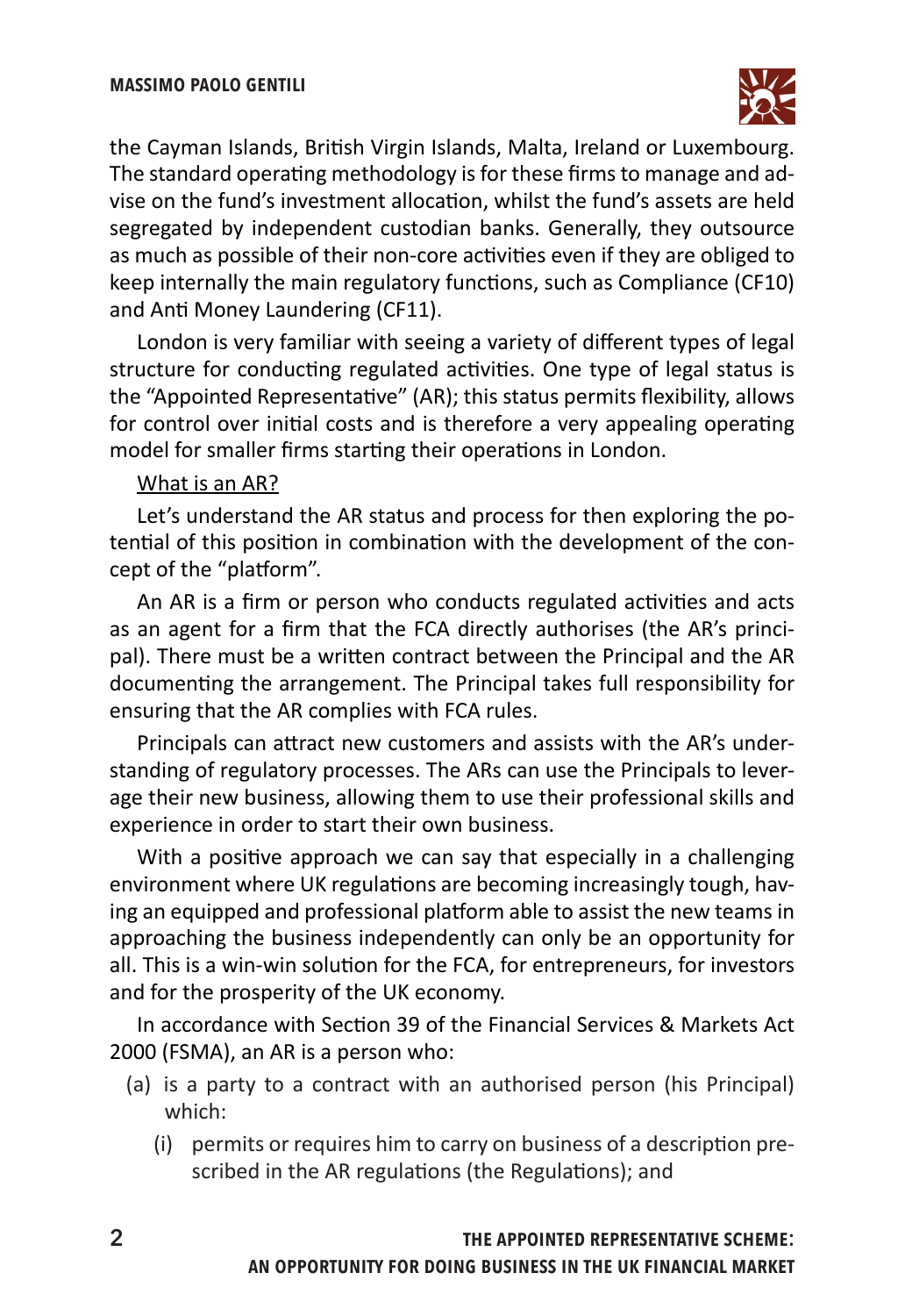

- (ii) complies with such requirements as are prescribed in those Regulations; and
- (b) is someone for whose activities in carrying on the whole or part of that business his principal has accepted responsibility in writing and who is therefore an exempt person in relation to any regulated activity comprised in the carrying on of that business for which his principal has accepted responsibility.

For the purposes of Section 39 of FSMA, an AR is exempt from the need to obtain its own authorisation from the FCA to conduct regulated activities.

In practice when the Principal appoints the AR, the Principal grants the AR the right to carry out specific regulated activities; however the Principal is still responsible for AR's activities. The FCA rules list the type of activities that an AR may conduct, amongst others they include:

- arranging (or bringing about) deals in investments;
- making arrangements with a view to transactions in investments;
- arranging safeguarding and administration of assets;
- advising on investments, and
- agreeing to carry on a regulated activity where the regulated activity is one of those above.

The AR cannot execute deals or manage investments, and cannot conduct any activity which does not fall within the scope of its Principal's permission. An AR is not exempt unless:

(a) his Principal is an investment firm or credit institution;

(b) the firm or institution is conducting investment services business. and the AR is entered onto the FCA register.

Individuals that market and advise on investments are carrying out the customer function (CF30) under the Approved Persons regime. These individuals (including the AR firm) will need to be approved by the FCA before carrying out the regulated activities.

To be considered as a competent person to carry out a controlled function, the FCA will take into account a variety of factors and they will also require evidence of previous experience and knowledge of the individual in relation to the function they are applying for, the volume of business undertaken, copies of their qualifications and training sessions undertak-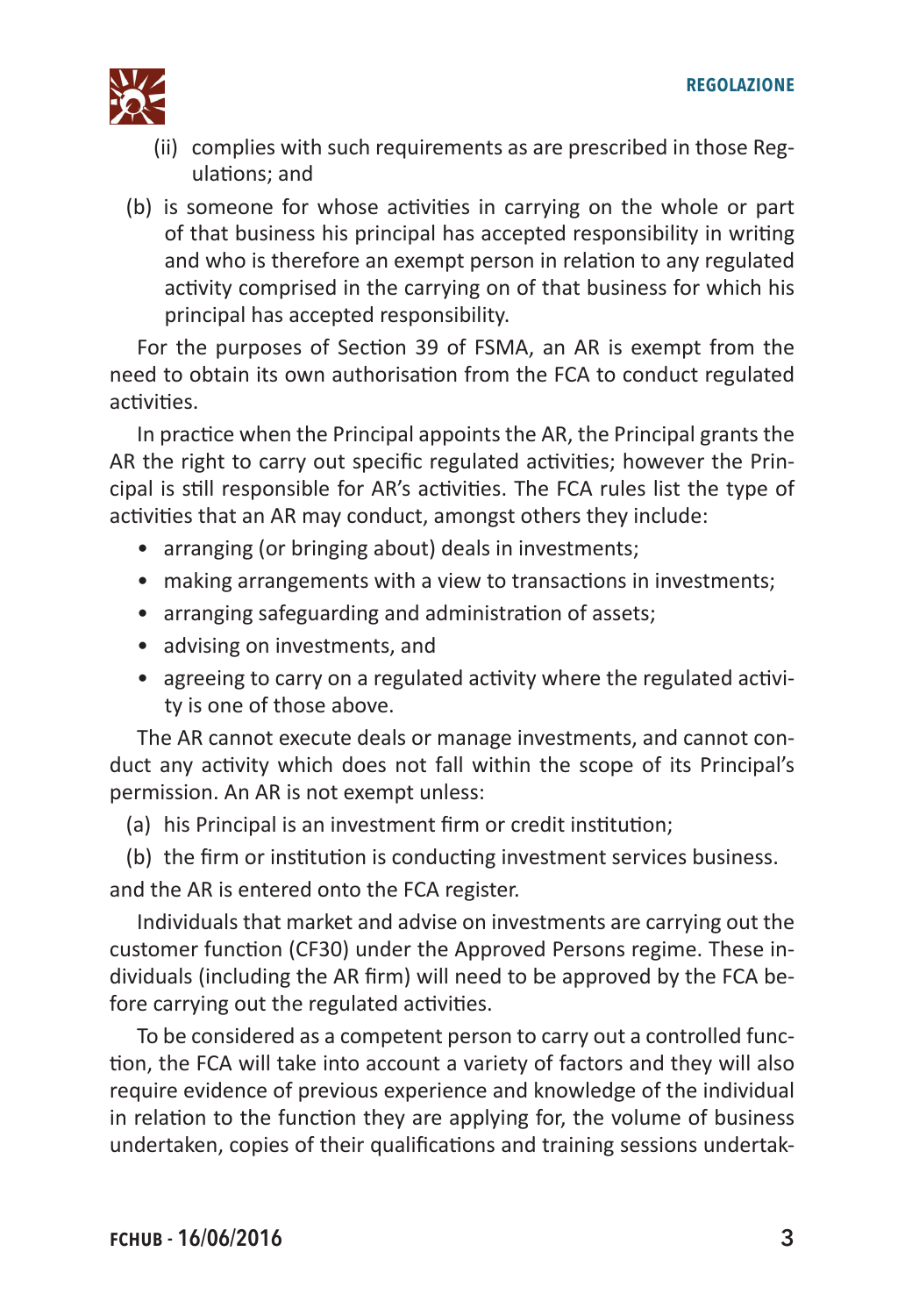## **massimo paolo gentili**



en to consider them as a competent person.

Prior to entering into an AR contract, the Principal should ensure that the AR is fit and proper to deal with clients on its behalf and that clients are given the same protection as if they had dealt directly with the Principal.

From the perspective of the Principal, the AR acts as an agent for the Principal. Generally, there can be two types of commercial arrangements in the market:

- AR Platforms Professional service providers, typically operating in the regulatory compliance, and risk management areas. They offer AR platforms which allow clients conducting distribution and advisory activities to do so under their FCA permission.
- Intermediaries acting in an opportunistic way and hosting teams before entering into a partnership or strategic deal with them.

The Principal is responsible for the activities of the AR. It therefore needs to ensure its and the AR's business, complies with the following:

- regulatory requirements;
- keeping the FCA notified of any appointments or changes in ARs; and
- reporting to the FCA, where appropriate, on its activities and those of its ARs.

It is important that the Principal firm has a programme for and subsequently carries out sufficient checks to assess the AR and its staff. Following the checks, it is imperative that the Principal continues to maintain oversight over the AR to ensure that it treats its customers fairly and that it is fully compliant with regulatory requirements.

The Principal must have adequate controls and resources to ensure that its AR is fully compliant with regulatory requirements and that the AR continues to be:

- "fit and proper" when dealing with its clients;
- able to deliver the same level of protection to its clients as if their clients had dealt with the Principal itself. If the AR is not, the Principal must provide that protection itself; and
- be solvent, suitable and does not have close links which could pre-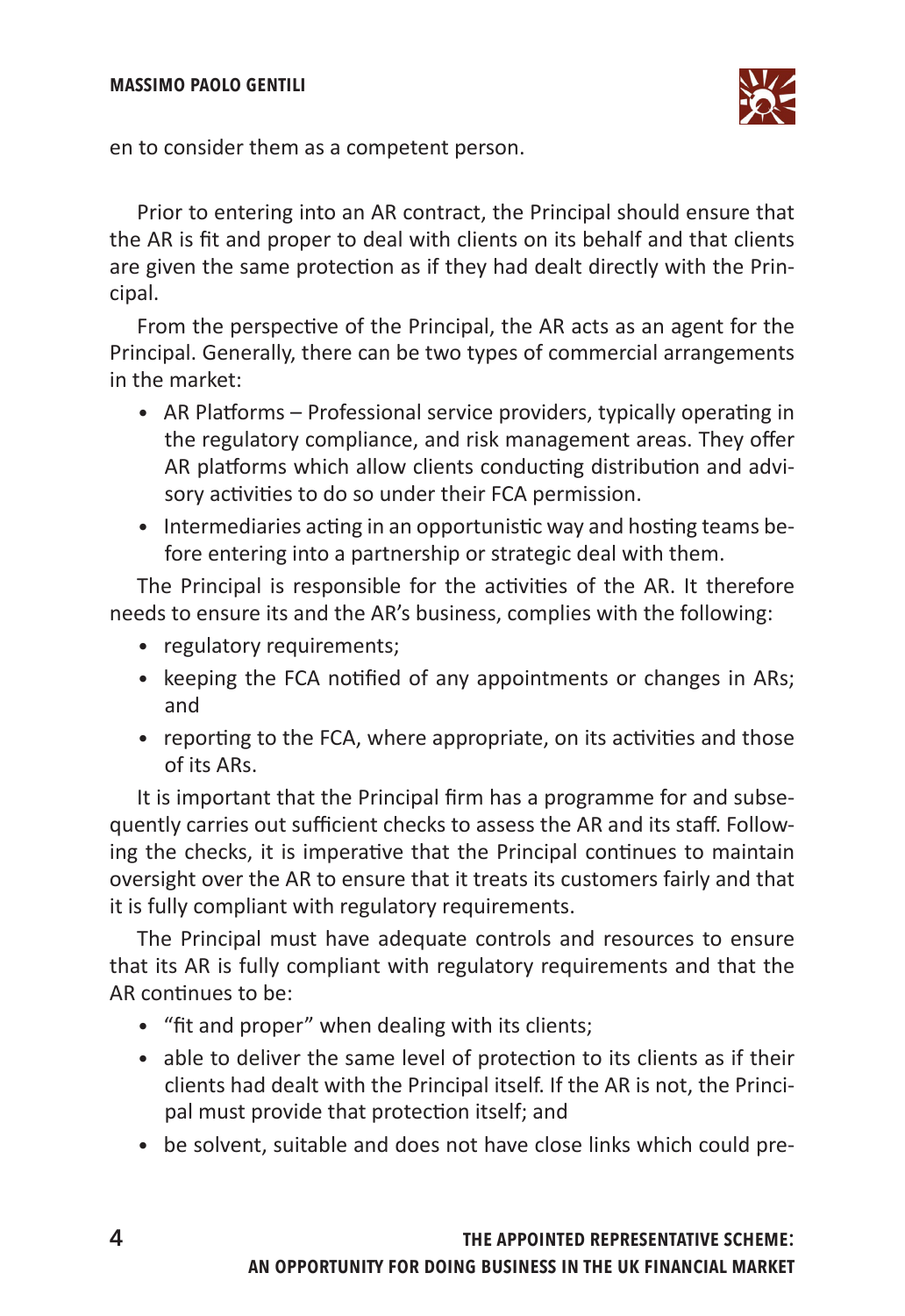

vent the effective supervision of the AR by the Principal. The AR's responsibilities include:

- understanding and complying with the regulatory requirements relevant to the business they conduct;
- providing the Principal with access to staff, premises and records to enable the Principal to carry out its supervisory responsibilities; and
- ensuring it has the relevant approved person(s), if required.

Upon reflection, it would appear that in order for both parties to benefit from the regime, transparency is one of the key ingredients. In a similar vein, maintaining an open channel of communication across offices is also key. For example, where an AR is situated in a separate office, it is the responsibility of the Principal to put in place additional measures to supervise the activity of the AR.

What if a firm becomes authorised rather than acting as an AR?

Should a firm wish to become directly authorised by the FCA and not act as an AR, it will be required to submit an application demonstrating that it can operate independently in accordance with the regulatory requirements. The FCA, generally, will make a decision within the earlier of:

- • 6 months if receiving a complete application; or
- • 12 months of receiving an incomplete application.

Most authorisation applications are processed within the statutory time period of 6 months. However, this time period is dependent on the activities, structure, and complexity of the firm and the quality of information provided.

There have been times where the FCA has communicated the fact that they are currently experiencing a period of exceptionally high volumes of applications being received, which is impacting their average completion times and the average time to allocate an authorisation application to a case officer. Applications can take up to 22 weeks to be assigned to a case officer. However, based on experience, the process is much faster in normal periods. Further, an authorised firm may need to comply with regulatory capital requirements.

In conclusion, we could say that with the AR regime new firms can start their own business, within the UK's regulated framework. This can be done in a quick, efficient and pragmatic way, and in a safe environment. The AR regime has the advantage for the firm it can act in its own